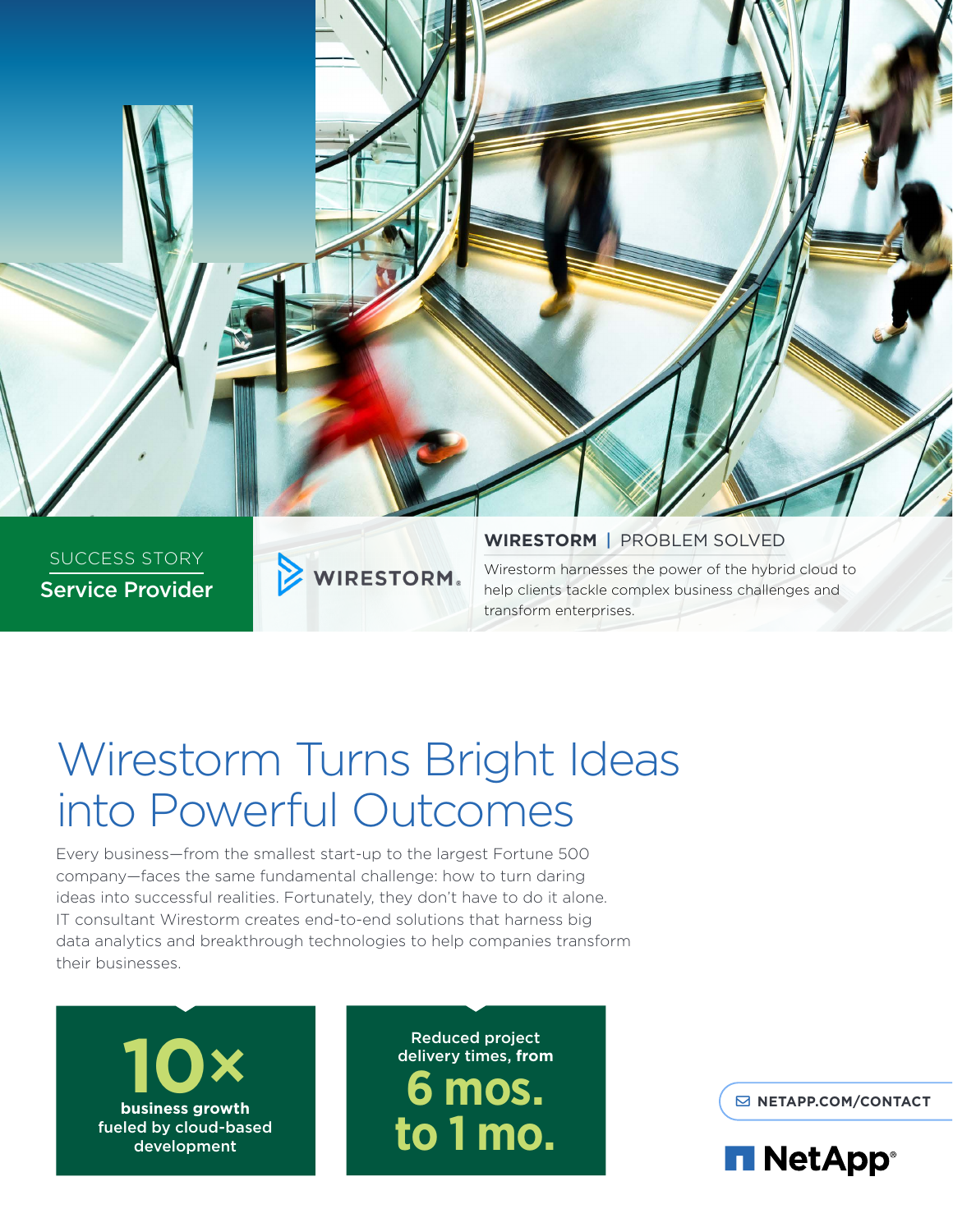"Two years ago, the idea of experimenting with customer data from the world's largest retailers would have been impossible. Today, because of our relationship with NetApp, we can quickly experiment with their entire database to gain insights that were never possible before."

Abdul Masri CEO, Wirestorm

Wirestorm helps the world's most innovative companies explore new ideas and quickly transform those ideas into products that customers love. From improving business intelligence and modernizing IT systems to building innovative consumer apps and Internet of Things (IoT) products, Wirestorm provides end-to-end IT solutions that deliver results.

"Our challenge is to bridge the gap between the brand and the end user, through the tools, apps, and processes that make up the user experience," explains Wirestorm CEO Abdul Masri. "We depend on our customers' data to shed light on the right way for our customers to quickly pivot and change and improve."

## **SAVING MILLIONS BY SAVING MINUTES**

When one of the nation's top retailers wanted to decrease wait times at its gas stations, Wirestorm overhauled the company's legacy infrastructure to automate the fueling process.

Automation has improved customer satisfaction and has increased sales by an estimated 5% to 10%.

When another leading retailer engaged Wirestorm to help optimize operations and improve its bottom line, Wirestorm tapped into the retailer's massive datastores, analyzing where employees spent their time and which policies improved customer satisfaction. In the process, Wirestorm uncovered a way to accelerate the company's returns process by three to seven minutes per transaction, saving as much as \$28 million over the course of a year.

"It is hard to imagine the amount of data we had to analyze to do that," says Masri. "Two years ago, the idea of experimenting with customer data from the world's largest retailers would have been impossible. Today, because of our relationship with NetApp, we can quickly experiment with their entire database to gain insights that were never possible before."

## **HARNESSING THE HYBRID CLOUD**

Wirestorm partnered with NetApp to build a Data Fabric that enables the company to harness the power of multiple cloud environments. By using NetApp® ONTAP® Cloud in Amazon Web Services (AWS) or in Azure, Wirestorm can now rapidly build—and tear down—production-ready environments to support rapid application development and powerful cloudbased analytics.

"We can quickly build and rebuild environments and move enormous amounts of data around like it's nothing," says Masri. "That's a really powerful thing, because it has increased our ability to provide insight faster and look smarter than our competition in front of our customers. That agility enables us to out-pace and out-innovate much bigger consultancy companies."

Just three years ago, before moving to ONTAP Cloud, it could take up to six months for Wirestorm to complete a project. Much of that time was spent simply setting up